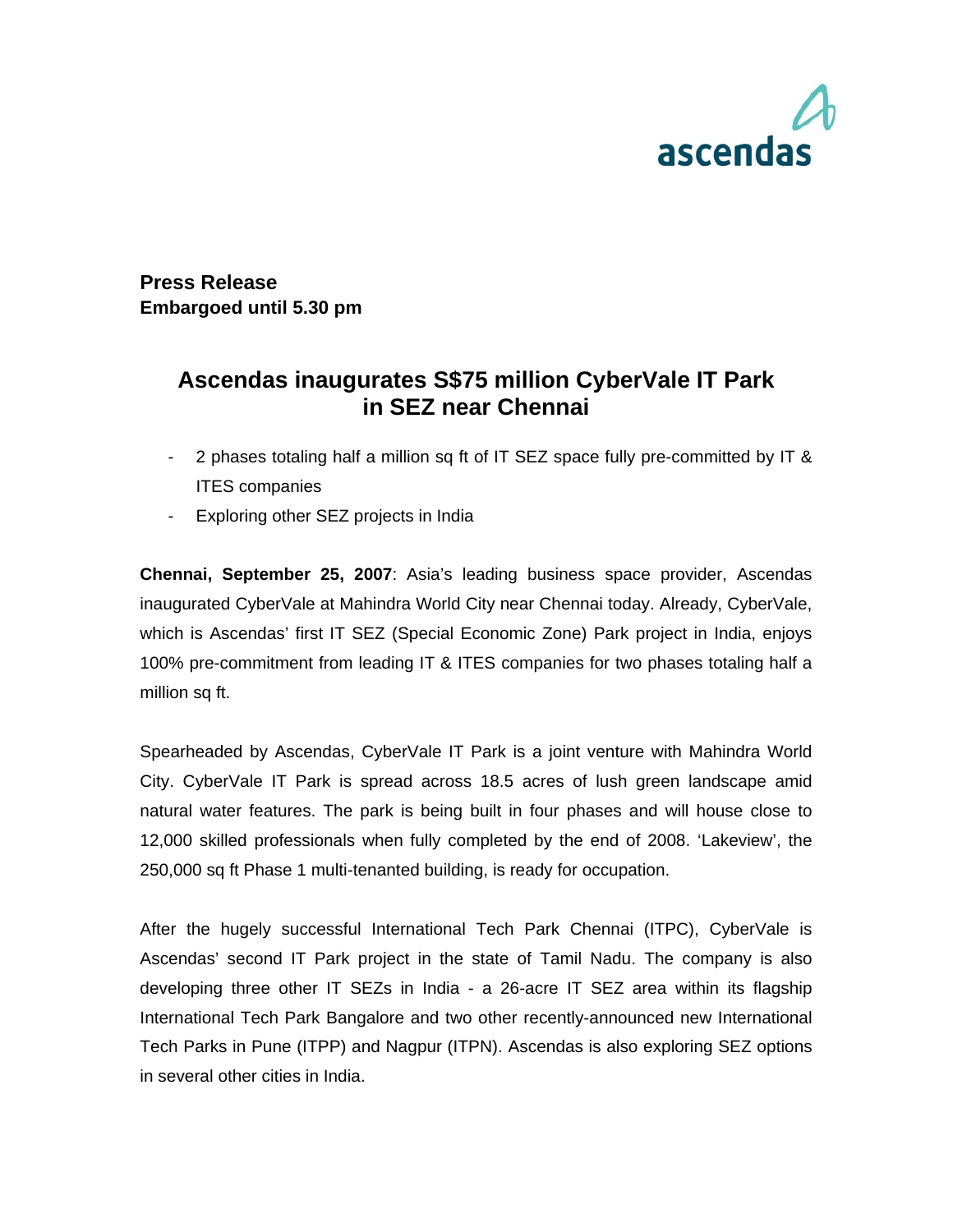# ascendas

Spread across 18.5 acres of land, CyberVale is surrounded by hills, lakes and forest reserves. Its ideal balance between nature and a high quality working environment is conducive to knowledge-based professionals working for IT & ITES companies. Cybervale will offer business space fully integrated with lifestyle amenities, as per the hallmark of the Ascendas IT Park brand.

The inauguration ceremony was graced by Mr S Iswaran, the Singapore Minister of State for Trade & Industry. Also present were His Excellency Calvin Eu, the Singapore High Commissioner to India; Ms Chong Siak Ching, President & CEO of Ascendas Pte Ltd; Mr Lim Sin Tiow, CEO- India Operations & EVP, New Markets; and Mr Arun Nanda, Executive Director, Mahindra & Mahindra Ltd.

Speaking at the ceremony, Mr S Iswaran, Minister of State for Trade & Industry, Singapore, said: "Singapore and the state of Tamil Nadu have shared a special relationship both culturally and commercially. Ascendas' commitment to Tamil Nadu only serves to strengthen this bond. I would like to congratulate everyone involved in this project and wish it all success in providing an ideal platform for talented professionals to flourish."

Ms Chong Siak Ching, President & CEO of Ascendas Pte Ltd, said, "Ascendas' growth in Tamil Nadu is in response to the phenomenal growth of IT & ITES services in the state. CyberVale is the new member in the Ascendas family of IT Parks in Asia. With 7 IT Parks in five Indian cities, India is one of our fastest growing markets and we are here to stay."

According to Mr. Arun Nanda, Executive Director, Mahindra & Mahindra Ltd, "We are proud to have Ascendas as our valued partner. CyberVale will further strengthen the appeal of Mahindra World City as the leading SEZ hub both for IT and other industry verticals."